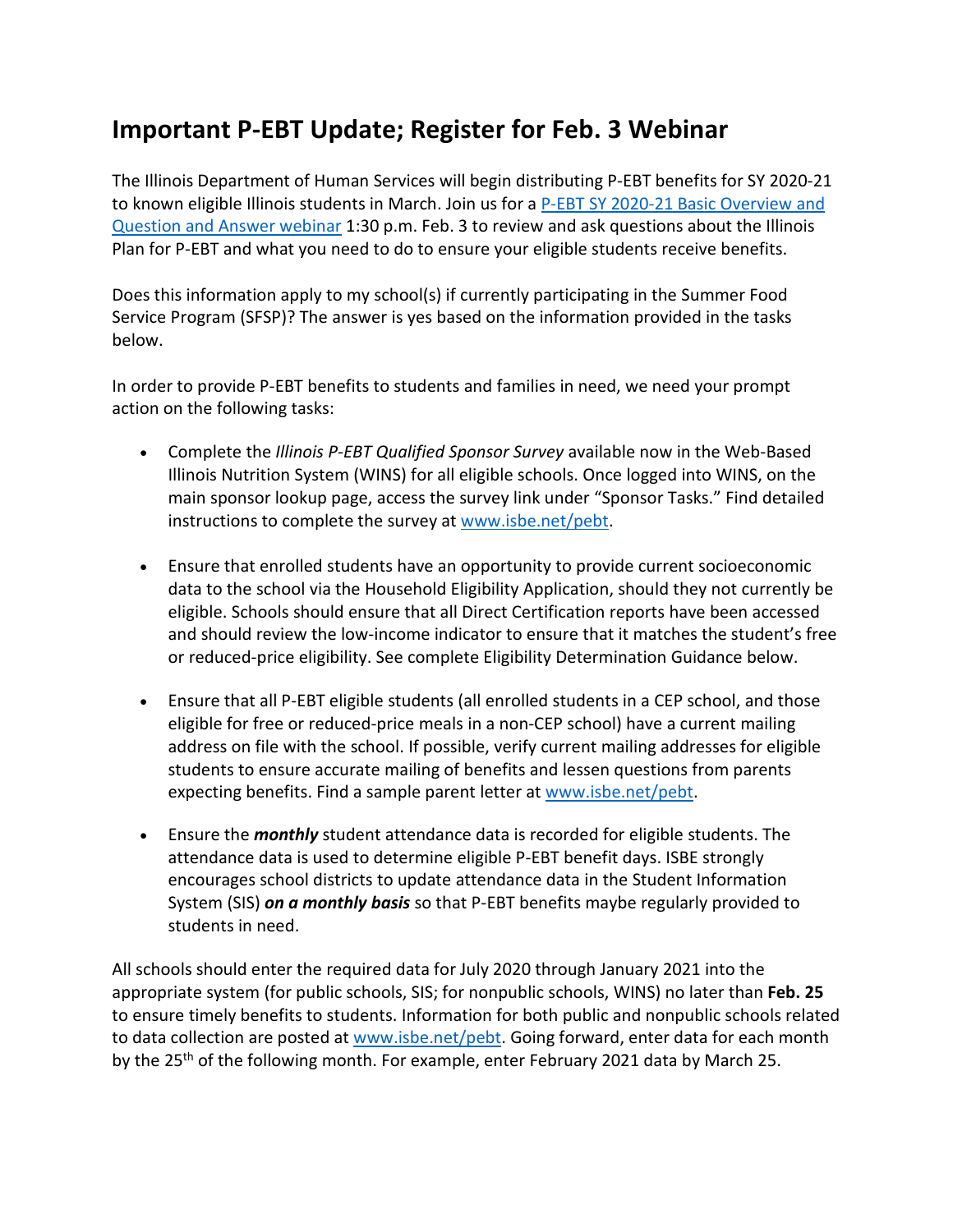#### **Eligibility Determination Guidance for P-EBT**

Based on USDA requirements, a school day is a P-EBT eligible day if the day is an official school day and the student was not offered a reimbursable meal to consume at school due to reasons related to COVID-19. Scenarios may include a remote learning day, a day when a student is quarantining due to COVID-19, or a hybrid school day during which the student was not offered a reimbursable meal to consume at school. A day in which the student does not attend school for reasons other than COVID-19, such as an unexcused absence, are not P-EBT eligible days and should be excluded.

## **School Districts Operating the Seamless Summer Option (SSO) or Summer Food Service Program (SFSP)**

- Students enrolled in schools operating SFSP **are eligible for P-EBT benefits** on P-EBT eligible days, if the school participated in the National School Lunch Program as of February 2020, and the students are eligible for free or reduced-price meals or enrolled in a CEP-approved school.
- School districts operating SSO or SFSP and providing universal free meals can use last year's (SY 2019-20) student eligibility as a starting point for SY 2020-21 P-EBT eligibility. Per USDA guidance, the eligibility carryover period for students is "paused during SSO/SFSP operations." **Therefore, SY 2019-20 free and reduced-price student eligibility can be used for P-EBT benefit issuance if a new eligibility determination for the student has not been made for SY 2020-21**.
- If a new household application is received this school year (SY 2020-21) for a student that was eligible for free or reduced-price meals in SY 2019-20 and the application is not certified for free or reduced-price meals, then the student is **no longer eligible** for P-EBT. If a student eligible for free or reduced-price meals in SY 2019-20 comes up as a "no match" through Direct Certification this school year (SY 2020-21), the student's eligibility does not change and they are **still eligible** for P-EBT as the 30-day carryover period continues to be "paused" during SSO/SFSP operations. Students newly approved free or reduced-price meals as of this year (SY 2020-21) through approved household applications, categorical eligibility (homeless, migrant, or runaway) or Direct Certification are **newly eligible** for P-EBT.

## **School Districts with Schools Approved as CEP (Operating SFSP, SSO, or NSLP/SBP)**

• All students enrolled in CEP-approved schools are eligible for P-EBT on P-EBT eligible days.

## **School Districts Operating NSLP/SBP (Not CEP-Approved)**